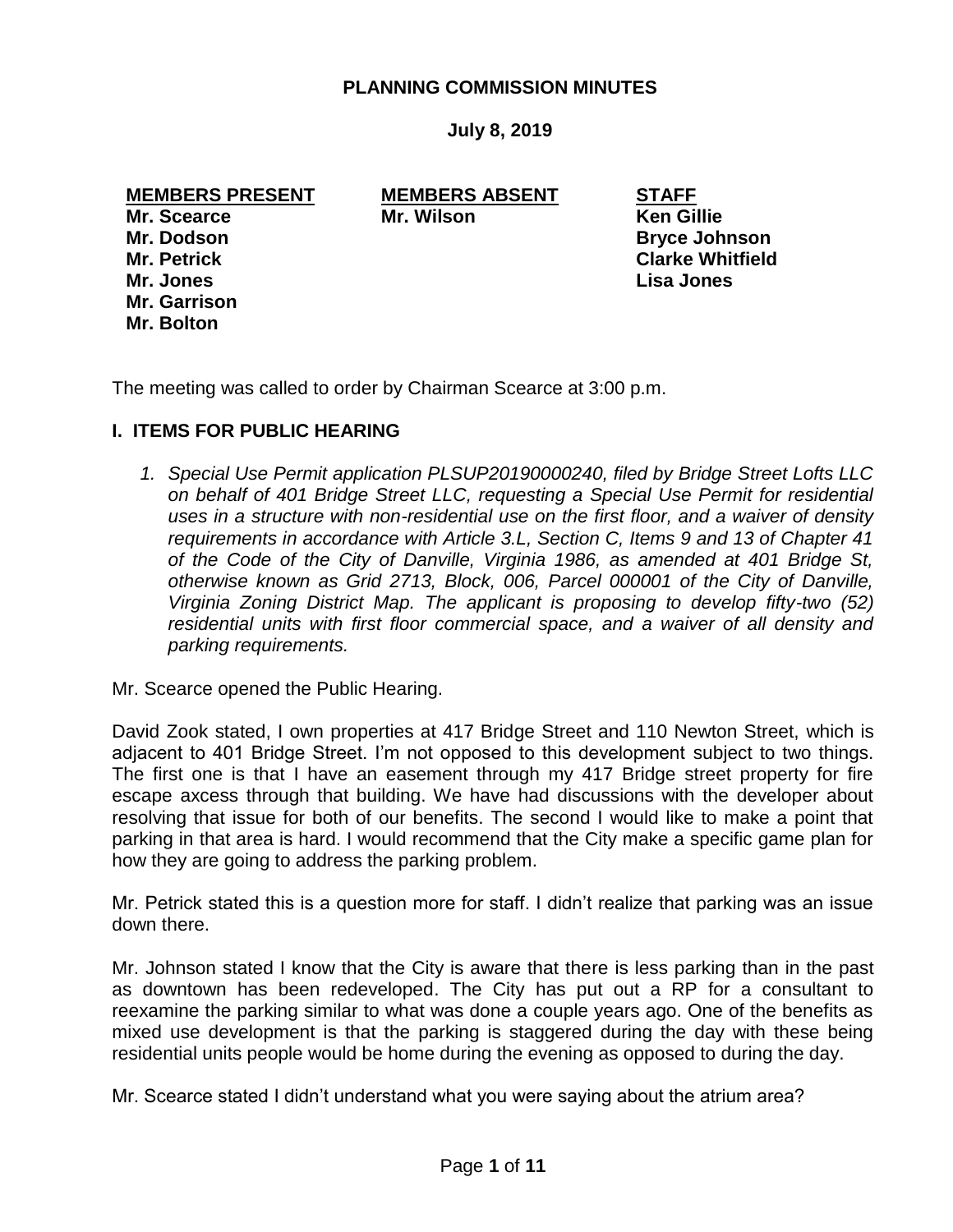Mr. Zook stated I was granted an easement into that building for a fire escape exit access as well as we divided the court yard in the center that is about 40 feet by 40 feet and we each own 50% of the land. We have mutual access of 100%, so we are in discussion now trying to simplify in a written agreement how that court area will be developed and used by the parties in the surrounding space.

Mr. Dodson stated who owns the lots behind those buildings?

Mr. Zook stated Newton's Landing is a public lot.

Mr. Telley Tucker, Director of Economic Development for the City of Danville, stated I just want to clarify a question that was raised by the last speaker. The Spectrum Group LLC, is a group of investors that redeveloped the Dan River Research building which is now Spectrum Medical. They do have a purchase option on the acreage warehouse. It has been a ten year option; it has to be remained free public parking for a period of time due to some of the grant funding that we received from the State to redevelop that property. Additional, the City does own Newton's Landing which is four hundred parking spaces.

Mr. Scearce stated are there any options for later on down the road for additional parking?

Mr. Tucker stated yes, probably about six years ago the City participated in a River District parking plan and it identified relocation for future parking as the need arises. Who would have thought about that and we are excited to have that problem. That shows there is interest in the market and this is a positive thing. There are numerous plans for parking structures and I think that the City would entertain building those as they are needed at this point and time. There is an active RFP out to look at both publicly owned and privately owned parking in the River District and how to make some recommendations on how we manage that to make sure that we use the capacity that we have before we justify spending tax paying dollars on building a structure. We are proactively expecting those proposals to come back in by the end of the month and the consultant will move forward with a parking study as well.

Gary Shifflet, Developer of the Property, stated I don't have a ton to add at this point. I just wanted to introduce myself and I would be happy to answer any questions that you may have.

Mr. Scearce closed the Public Hearing.

Mr. Garrison stated that he had a question for staff. Using one building as a fire escape from another building is that allowed with the fire code?

Mr. Gillie stated it can be used according to the building code. You can share buildings and there are multiple buildings that have access between them. As long as there is access easements between them it is possible. No structure itself will have to be modified to allow fire escape per say.

Mr. Shifflet stated while we are working on the plans we don't have approval on the plans yet obviously they are still being drawn. We do have a passage for both of those fire routes to go into a common stairway from our building that will access from his space to our space for safety.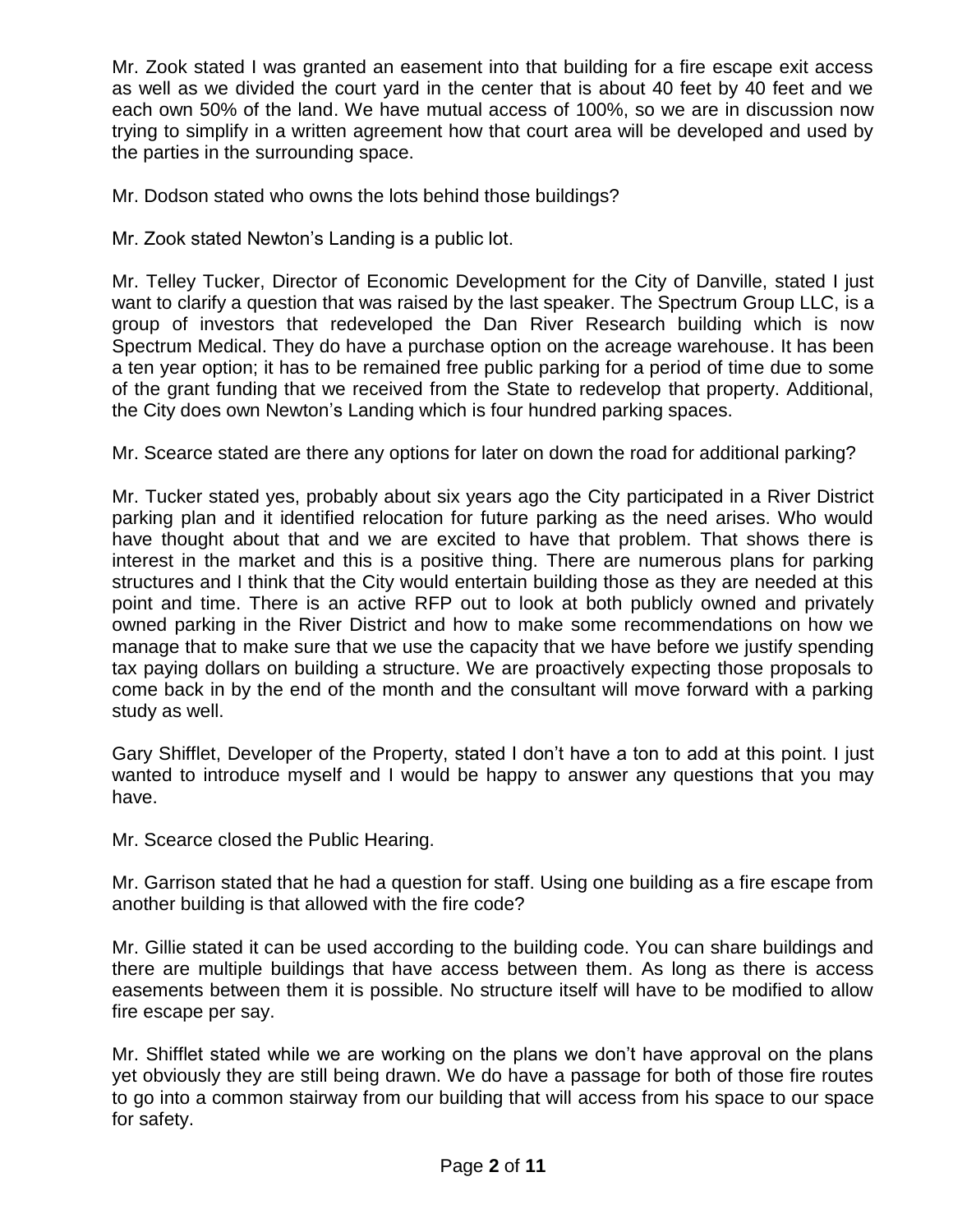Mr. Garrison stated the fire department will have to sign off on this?

Mr. Gillie stated yes.

Mr. Dodson stated do you have any problems with the two conditions by staff?

Mr. Shifflet stated no.

Mr. Jones stated is there sufficient lightning down there?

Mr. Johnson stated yes.

Mr. Scearce closed Public Hearing.

**Mr. Dodson made a motion that we recommend approval of Special Use Permit PLSUP20190000240 as submitted by staff. Mr. Petrick seconded the motion. The motion was approved by a 6-0 vote.** 

## **Mr. Garrison made a motion that we add to have a work session on August 5, 2019. The motion was approved by unanimous vote.**

- *2. Request to amend Chapter 41 entitled "Zoning Ordinance" of the Code of the City of Danville, Virginia 1986 more specifically Article 3.I entitled "TO-C, Transitional Office", Section C entitled "Uses Permitted by Special Use Permit" by adding Item 24 for hotels and motels.*
- *3. Special Use Permit application PLSUP20190000241, filed by Mid-Atlantic Prospects LLC requesting a Special Use Permit for a hotel in accordance with Article 3.I, Section C, Item 24 of Chapter 41 of the Code of the City of Danville, Virginia 1986, as amended at 990 Main St and 108 Holbrook St, otherwise known as Grid 1720, Block 009, Parcel 000001 and Grid 1716, Block, 014, Parcel 000001. The applicant is seeking to redevelop existing office buildings into a boutique hotel site.*

Mr. Scearce opened the Public Hearing.

Present on behalf of this request was Ed Walker, who stated I am a resident of 333 West Main Street and I have spent a couple nights a week here for some time. It has been a great experience all around. I am very excited about investing here and celebrating all that Danville has to offer. I'll try to make this as brief as I can but it requires a little bit of information to give you a sense of what we want to do and why we think it is a good idea. My style with this kind of redevelopment work, you are going to learn something about it. I'm going to tell you a little bit about how we approach it. We are very community oriented redevelopment. It's a little different from most and we do that. We are very interested in the critics of anything that we want to do because very often, almost always the comments and observations and concerns are understandable and very often the folks that are worried have excellent points to make. That being no exception and I don't have a problem with folks just seeing it differently and we will hear from the later. We have provided some opportunities for dialog with them and have had great conversations and I have shared all of my talking points with them. I have not tried to hide the ball in any way. I want to thank them for helping us through this in a more detailed way. Part of what is important to understand is this idea and if I was you all and someone was talking about a hotel on Main Street across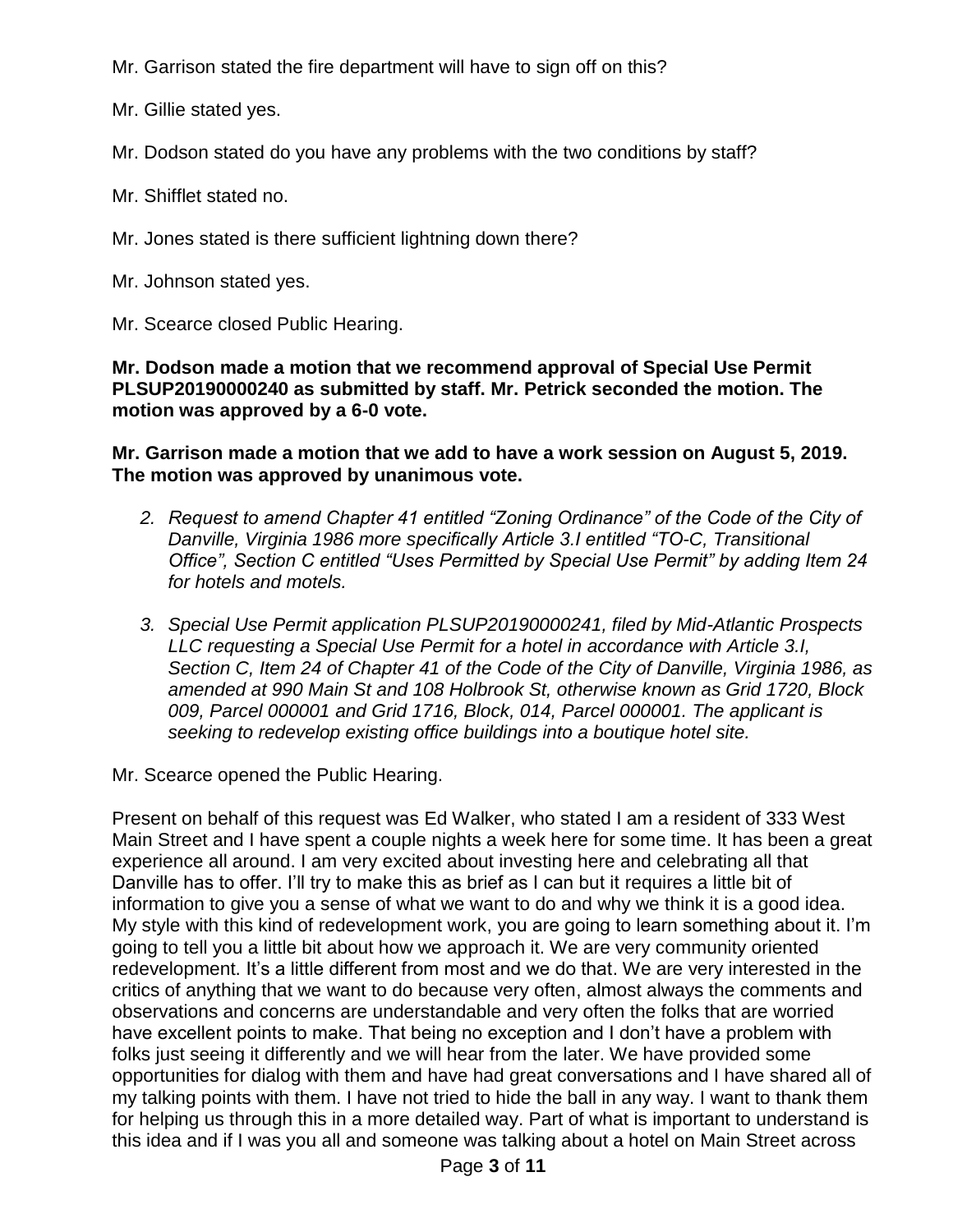from Sutherlin and that would make me a little edgy, and if you were talking with someone who was a Motel 6 or a Comfort Inn developer and does five of these a year you would have a lot to be nervous about. I'm really the opposite of that and I want to give you a sense of sort of what we are going to do during this short presentation. I want to explain to you a little bit about the work that we have done and also what we would like to do. I want us all to think about it because this is the way that I approach my work about what is best for everybody. I think this is a good basis. The Old West End Neighborhood group is a very important constituency and there are others. Danville is municipality that is in the midst of important revitalization and its working. I may be some kind of proof of that. I have opportunities and invitations from municipalities all the time to come work and for a lot of reasons some personal and some professional I have chosen to be here. The Old West End is important, this municipality is important and I am a big fan of Averett University and its significance to Danville's revitalization story, and the hospital. You hear the refrain all the time and how communities like Danville all over the United States are redeveloping themselves and the short hand is meds and Eds. They are talking about education institutes and medical institutions and for an interesting side bar. The reason they are so durable and so powerful is there aren't many shareholders that sell the business and it gets moved. Averett and the hospital are important and there are lots of important constituencies to consider.

What I want to do is briefly to give you a sense and I have not appeared on my behalf before you in the past and I just want to give you in a sense the work that we do. What I want to do is show you briefly some of the sort of work that we have done and the kind of quality standards that we are interested in. Mid Century Medical buildings are not everybody's love and it's not a lot of people's idea of awesome architecture but I think it is pretty neat. When I first came to Danville and was working on the Bee, this building really appealed to me in a lot of ways and you will see in a moment some that we have done before. We are going to talk a lot about place making and vibrancy and when we talk about a boutique hotel there is no definition of that just like there is no definition of house and no definition of manufacturing facility. It represents a general idea of what is really important in situations is to look at the particular definition in particular places in context.

There are a lot of characteristic of Charleston, South Carolina and Historic neighborhood as there is anywhere. There are small hotels like this and the same is true in Boston, Pennsylvania and there is a long list. There is no reason not to have a small hotel in a historic neighborhood. Among the other sorts of things to think about when you are thinking about the way that we interpreted what boutique hotel means to us because when we read the definition of projects they mean different things. To mean it's a high level or architectural landscaping design where the property becomes quieter, safer and more beautiful and gently more vital. It's not slamming doors and people raising hell in the parking lot or an extended stay. What we have in mind is the nicest hotel accommodations in terms of finish that there is in the market. Very-high in furniture, fixtures and equipment and individuality of character are extremely important to this concept. It is branded and decorated to celebrate what is best to Danville and The Old West End. In terms of it's past, present and future and I think that all of us are really excited about where we are headed. You have got some attraction starting to happen and do we want to continue that. We want to emphasize the Community's history, arts, culture and economy. We want to inspire confidence and momentum in the Old West End and hopeful stir more neighborhood investment. One of the things that I applaud The Old West End Neighborhood Association most on is what an effective job they have done on finding investors for particular properties; it is real hard to do. What we want to do is come and go to the Carrington Pavilion then go across the street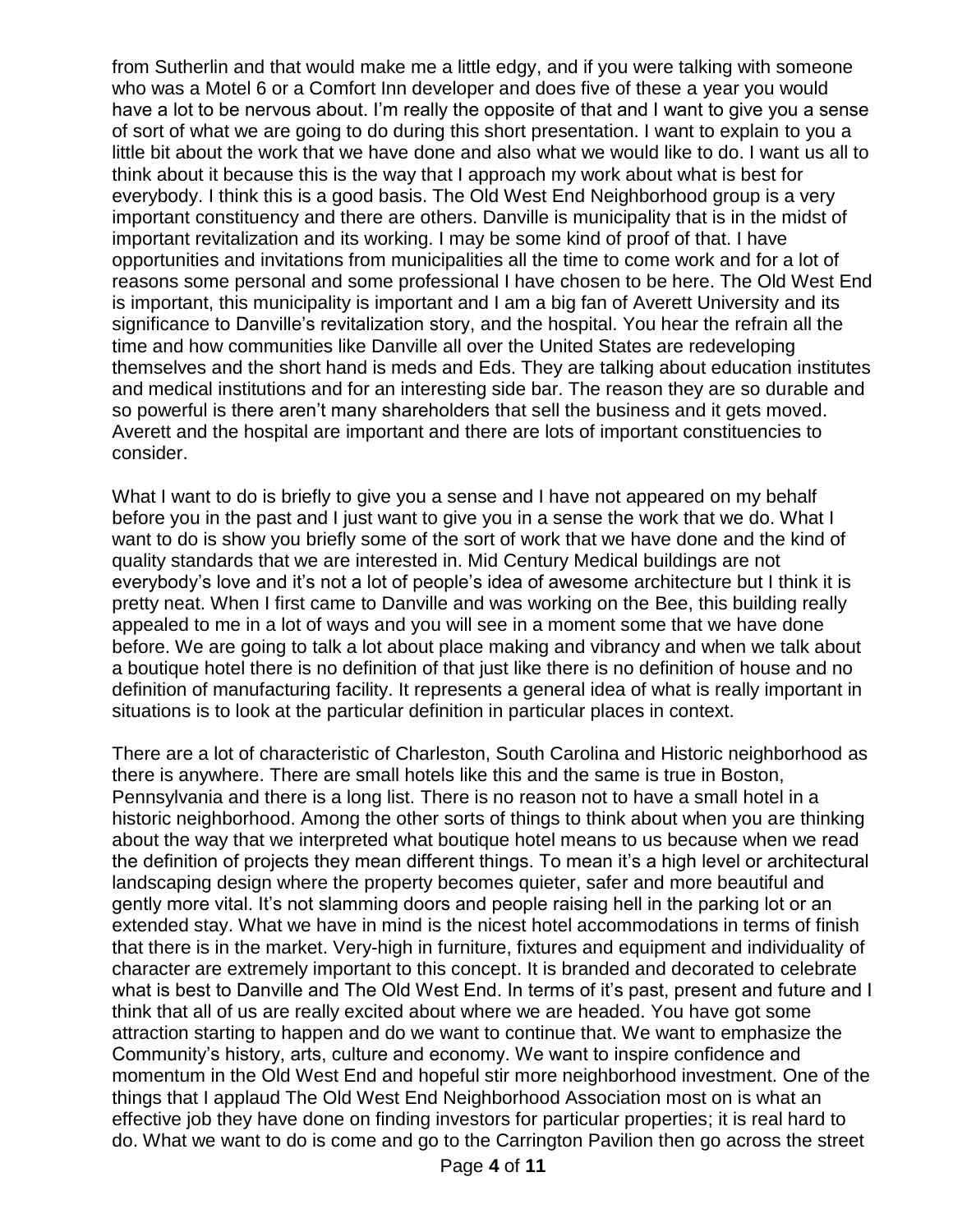to Crema and Vine and go on site seeing tours and really be a part of the community because I feel like Danville has a lot to crow about. I would love frankly to change some of the stereotypes that some people that who don't know this community better and what is the nicest way to do that but by showing hospitality. It is plain and simple and I can tell you by someone that came to Danville to court by going down to Ballad and have a great date and have fun and then heading out to the Court Yard Marriott, that is not awesome and we have all of these great things downtown and in The Old West End and the Bee is going to help a little bit but that is really about the River District but we would like to get into position to be more helpful to The Old West End and the hospital.

Boutique hotels are often not part of a national chain and we certainly have zero interest in that and what we have learned is that we have to manage these things in order for them to be managed well so that the guest and be connected to the community. Lastly, interestingly hotels are the least intensely use in terms of total trafficking and noise. Let's take a quick run through this. I have been doing this work for eighteen years and doing it a little differently and this is the part that makes me a little uncomfortable. If you are curious about my repetition or track record there is a fair bit of that on the internet. You can google me as I have received a number of prehistoric nominations and awards. Roanoke made me their citizen of the year a couple of years ago. I'm embarrassed to say that, but I think it is important for you to have a sense of sort of community citizenship that I take very seriously.

The finance part is not the reason to do this, it's just like the way that I like to spend my time. Let's go through this very quickly. This is the Old Patrick Henry Hotel of Roanoke and it is just like the old doctor's building; it had fallen on hard times. There was a hole in the roof of the Patrick Henry of about half the size of this room and it was thought to be irretrievable and we went to work on it and we love a tough case. This was a 25 million dollar project and it was about to be torn down and I showed this to you but it is a good example of what we would like to see in the hotel rooms at the doctors building. This is the diagram of the Patrick Henry Ballroom, which was great, but that thing loses on a good year about 25,000 dollars a year but we continue to run it and we think it is important part of the buildings history. This is the lobby before I bought the building I looked up trip advisor and the last comment that I saw was if you like "The Shinning" you will love the Patrick Henry. It did not look this way before we took it over but it looks that way today.

This is another midcentury hard love medical office building. This is the former Roanoke Health Department and it could not find anybody to love on it at all. It had real interesting history and I teach at Washington and Lee Law School and my students made a terrific contribution to the nominations forum that listed with the National Register of Historic buildings. This is very similar and is important place to know the quick way to think about the doctors building is sort of as it is now as we proposed to do it and then third is just the unknown. The unknown in this situation is really important is because once someone owns the building and controls it and our buildings get into the wrong hands they go nowhere and quickly begin to deteriorate. That is what was going on here for sure. I have never done a project that I'm not proud of and I certainly have no intentions starting at this point in my career.

Let's sort of look at doctor's and again this probably isn't your cup of tea. Here is Chambers Street and historic sort of drop off point and this is very important and sensitive to the neighbors on the other side of Chambers. You can see on any given day because of Midtown and the doctor's offices and there is a fair bit going on but what we would like to do is come away from this because we always want things to be better more beautiful, quieter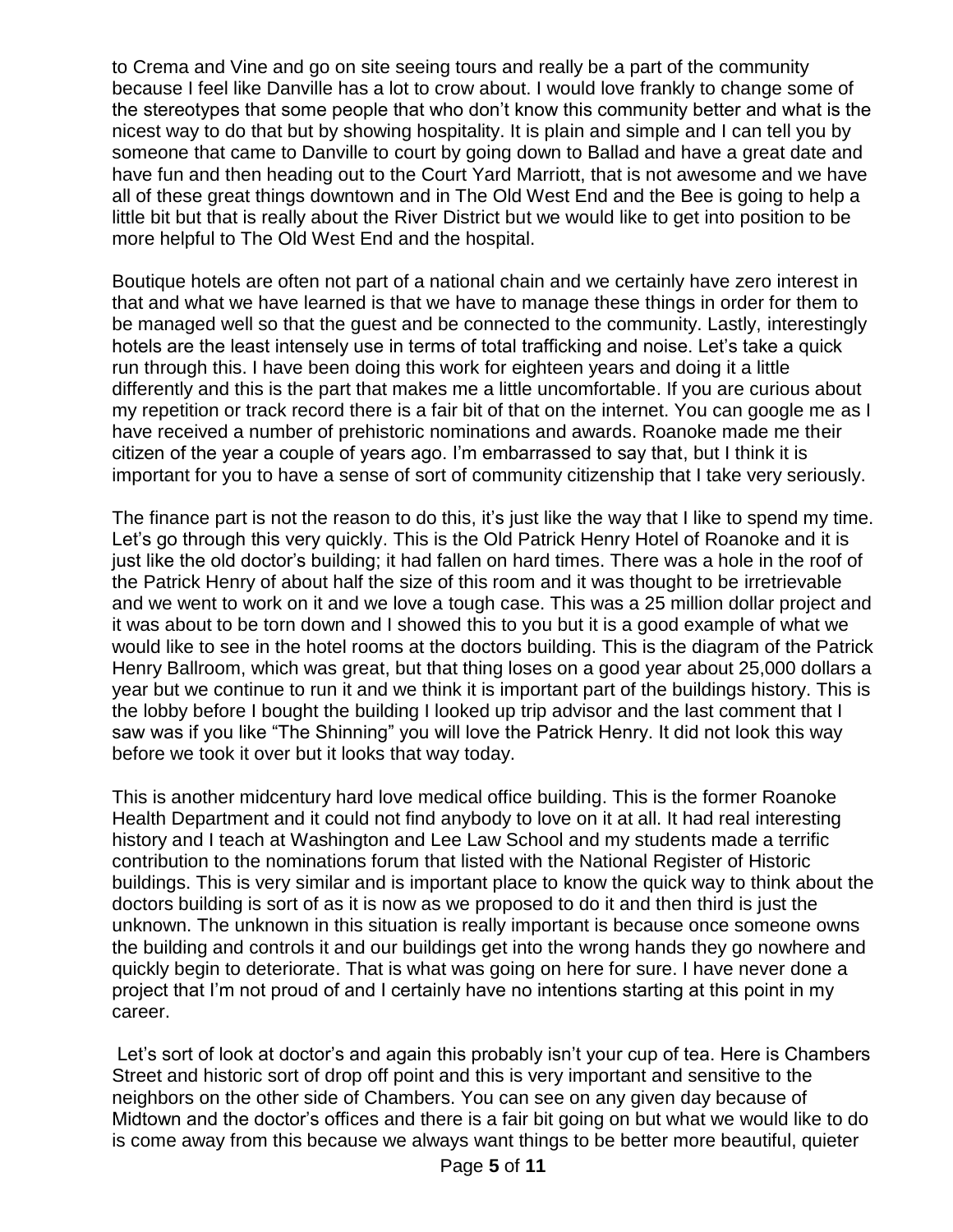and safer. This is really important for the community and municipalities; as a State Holdfr the lodging tax is no joke. I believe it is 7% and it all stays local. What is nice about this is you are earning money for the municipality. Here is the unpleasant truth it's just a real unattractive parcel and it's a sea of asphalt and it could get worse sure. Is it likely to get worse, if we can't do our thing and we have to sell and put it on the market? I'm going to argue that not simply knowing who that purchaser is going to be is risk enough to give our proposal some serious thought. People ask why this was interesting to you. What I have learned in Danville that I really love is that Danville is an unbelievable community it is just awesome and the River District is great and I love this intersection up here and I think that School field is awesome. To me it is like a string of pearls and they are all on the same street and it is amazing to me. I think that Creama and Vine is the neatest and it has added a lot to that neighborhood. This is not great but let me tell you what is great. Midtown Market is amazing and it is one of the coolest spots in the State of Virginia. We are excited about doing whatever we can to be supportive and I like these Mid Century buildings and the idea of being able to take Chambers Street and make it quieter.

One way or another the doctor's building is going to be redeveloped so it's not whether, it's who and what. So the who you obviously want people with a track record and the what is the idea of having more hospitality is creative to the community in all the ways that I have mentioned. We took this, which is not great and it's really bad actually and began to think of it this way. I think it would be great to close off that similar circle entry and quiet Chambers Street for these folks here and put more green spaces and we want to remove some of that parking. It's just too much parking and it is awful. We want to add some trees and there is no sidewalk on the left side and it's really weird. It's just asphalt and Chambers Street should be this real beautiful street. The left side should look like the right side is what I am saying. We could put that lawn in the center just return some of the asphalt to grass just to make it better. We are still happy as can be not only to share parking but I thought it would be fun to put some umbrella's and chairs and you go get your chicken salad or whatever you are in to and grab a spot and sit down and that is basically it. You would then move the entry way to the Holbrook side which is perfect and it makes a lot of sense. There are many folks here that are opposed to it and their opposition is understandable. Reasonable people can disagree and I certainly understand that. All I'm asking you to do is make your evaluation your analysis in terms of who do you think the best person or kinds of people are and what the best ideas and the best for the most people, Old West End Neighborhood, City of Danville etc,…. Thank you for your time and are there any questions before I turn it over.

Mr. Dodson stated and you said that you have already meet with the residents of the area?

Mr. Walker stated yes several times.

Mr. Dodson stated we like when people get together and talk about it. Is there going to be any dining there?

Mr. Walker stated I prefer not to do it because what I prefer, for our hospitality to serve the existing food beverage operators as customers and to support them. The Bee may have a roof top bar. That would be a neat thing but generally speaking what I would love for the doctors building, them to become Creama and Vine customers.

Mr. Bolton stated what other kind of projects in Danville are you involved with?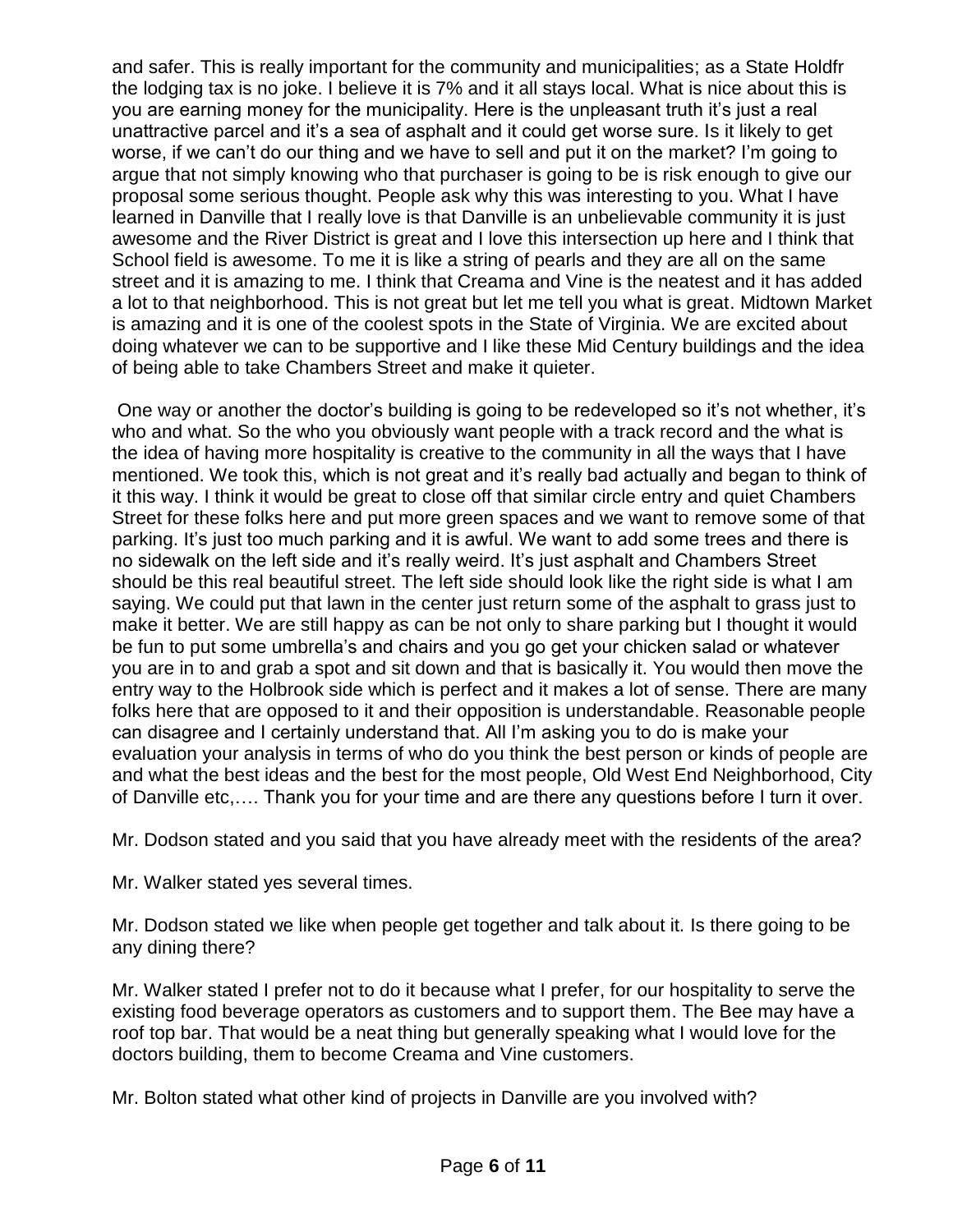Mr. Walker stated we have made a long term, multiyear, permanent commitment to be here. For my work it takes a certain amount of scale to do that. We will create a ton of job for five years or so with construction. We have the Bee downtown and we would like to come and do the doctor's building next and if time line matters to you all we would like to be working on it right now. If this is not something that you all are interested in, I think this would probably open March of 2021. We have financing in place and if you give us the green light we are ready to roll.

Mr. Jones stated does your property line go all the way up to Midtown Market?

Mr. Walker stated it has an 8 foot easement and they have an 8 foot easement for access. We can build whatever we want on it but they have to have access on it. Mr. Jones stated there will be no parking for Midtown on the side next to the cemetery?

Mr. Walker stated that is their's and midtown has a pretty awesome parking lot.

Mr. Steve DelGiorno, stated I live at 840 Main Street and I own and operate Creama and Vine. Mr. DelGiorno stated this is a no brain or from a business stand point that we would support this project. The potential of 40 plus customers that I could have every day certainly excites us and we welcome them with open arms. I wanted to speak about the West End also because I live two blocks away. We have lived and traveled all over the world. I've seen these kind of neighborhoods and I've seen these kind of projects and I've gotten to know Ed in the last year. The quality of work that he does for this project would really enrich The Old West End Neighborhood while serving to increase our property value. The fact that we now have a very unique neighborhood that you could walk to the Museum, Midtown Market, Coffee shop and Churches and a boutique hotel of this quality, it really gives the Old West End something that I don't think the neighborhoods in Virginia really have something this special. Which would make it more attractive for the people that are looking to move here from out of State or even Country. I just wanted to voice that and ask for your support.

Tiffany Franks, President of Averett University, stated I wanted to come and speak and say how that this project could be of great value to Averett. We serve approximately 1,000 traditional students and another 600 online learners and parents and family members that frequent our campus regularly. We have our alumni and if we just take our traditional students, their parents, and families, often they will come multiple throughout the year. They came at the beginning of the academic year, inbetween and at the end. This would be a wonderful opportunity for them. We have well over 1500 prospective students, and families, that visit at least once a year and they are looking at Averett and exploring their college of choice. Being able to have those students and their families this close, for at least to provide them with another option is very beneficial. Our online learners which literally we are now building into our curriculum that a requirement is that they will come to campus at least once during their academic program. That means that people from all across Virginia and even beyond the walls of the Commonwealth will be coming to campus. We need to be able to provide them with very attractive options for housing. On behalf of Averett, and our very talented faculty and staff and this sort of option again would be very attractive and value added. I speak on behalf of all the constituents that we serve feel that Ed's vision on serves to lift the area that surround our campus.

Telly Tucker, Director of Economic Development, stated the Economics Office is supportive of this project for many reasons and many of them have already been stated. I think it's very important for Sovah Health and Averett University given events like Homecoming, open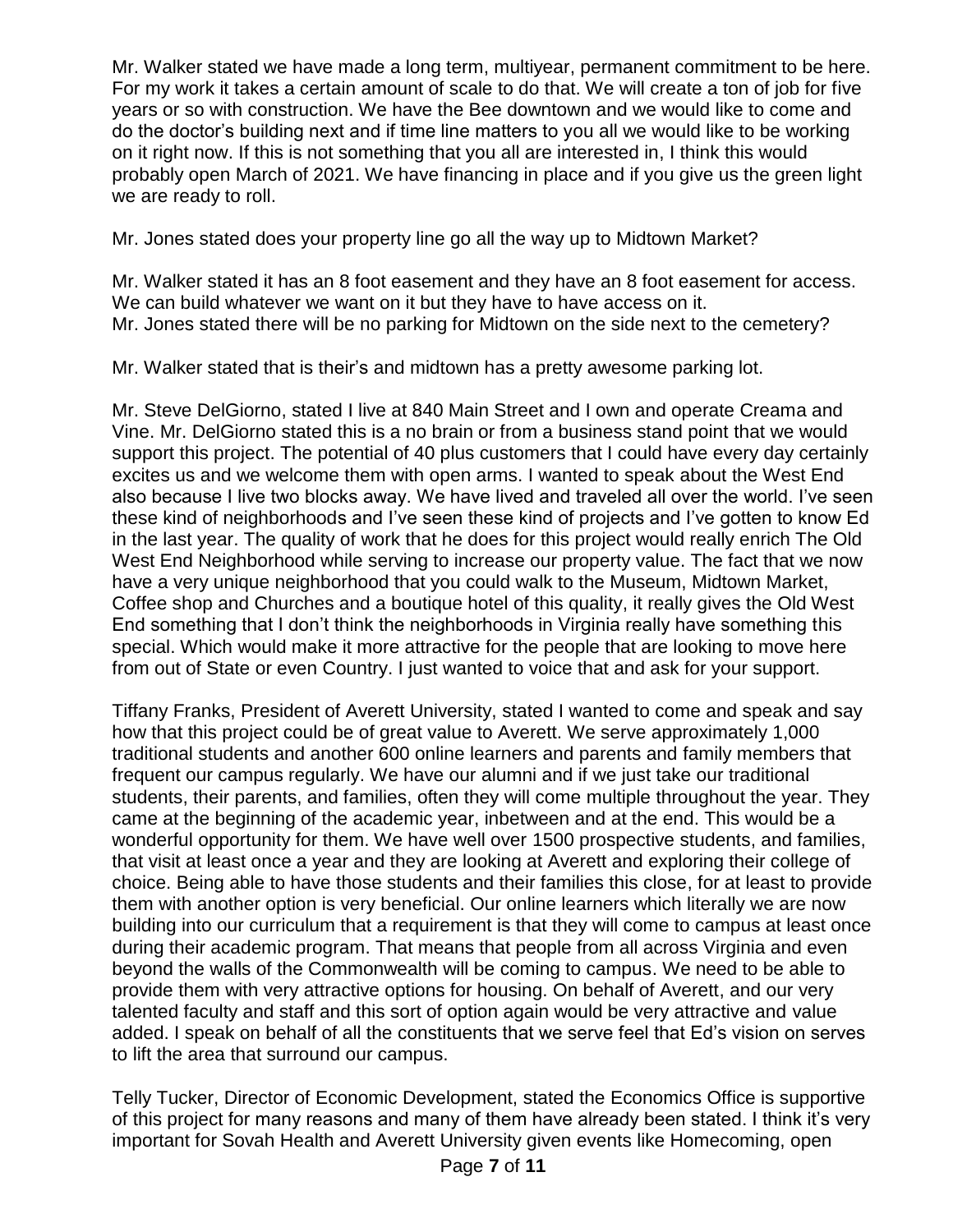houses, people who may be visiting loved ones in the hospital, and visiting friends, traveling physicians, nurses and professors that may need a residence for a period of time. Also the fact that it is within walking distance to Averett and the hospital, there is a value in that and it also adds pedestrian activity. This also gives visitors a way to be introduced to Danville in a much different way than they can be today. No disrespect to the Court Yard or Holiday Inn, there is one in every major City in the United States. We think this particular opportunity allows Danville to showcase its history, some of the culture, and some of the unique qualities of the community, leave an impression on that visitor that it makes them want to come back and say I would like to consider investing there and maybe move there. I would like to encourage my family and friends to come visit there. We are asking the Planning Commission to support this as well as the SUP Permit as well.

Frances Baughman, stated I live at 1012 Main Street and I'm also chairman of The Friends of Old West End. Mrs. Baughman stated as many of you already know that Friends of The Old West End, our goal is to bring in new homeowners to the neighborhood. For several years we have worked with you to sell existing properties in the neighborhood and we welcome new and creative uses for existing properties in the neighborhood. We were delighted when Creama and Vine came into the neighborhood because we looked at it as a plus for the neighborhood. We do agree that the doctor's building needs to be put to a good productive use and Ed Walker paints a very compelling picture of what that could look like. However we are not necessary opposed to the development of the doctor's building into a boutique hotel. Our concern is more about the zoning change and how it will impact the whole city, allowing hotels in the TO-C neighborhoods. I think the definition of hotel as it currently stands is very broad. Since this does impact more than just The Old West End, we need to consider this could have far reaching impacts across the city. Not every developer would approach this with the same vision and execution that Mr. Walker intends to. We think that definition is too broad and could lead to unattended consequences. Currently the way the code is written, the proposed change doesn't allow any limit to the number and size that he is allowed in a residential neighborhood or a TO-C neighborhood. It doesn't give any definition as to the type of establishment, it only says that it rents rooms. However, boutique hotels are gaining in popularity. Although there is no definition like he said home, office or whatever Boutique Hotels do have some commonality in they are different from chain hotel but there are some similar characteristic for new boutique hotels. They tend to be small and upscale establishments and they have a unique architectural design and they have character. They do tend recognize the culture and history of the area where they are located. Our proposal is to define what type of hotels would be permitted into your neighborhoods. Boutique hotels we think could be allowed by special permit but I think we need to really clearly define what a boutique hotel is so that we don't end up with something that we don't want next to someone's home. We have put together in just a proposed wording change to the city code that would satisfy or protect the residents at the city in general.

Mr. Scearce stated you did understand that the reason that it is going into TO-C not by right by special use permit. We would look at each project individual that would come before us.

Mrs. Baughman yes but our feeling was that since each developer is different this just doesn't impact The Old West End that we need some guidelines in place.

Paul Liepe statedI live on Main Street in The Old West End. Mr. Liepe stated I'm very close the doctor's building which is primarily a residential area, historical one at that. I visited one of Mr. Walker's properties last weekend and I have to tell you that it is a very pleasant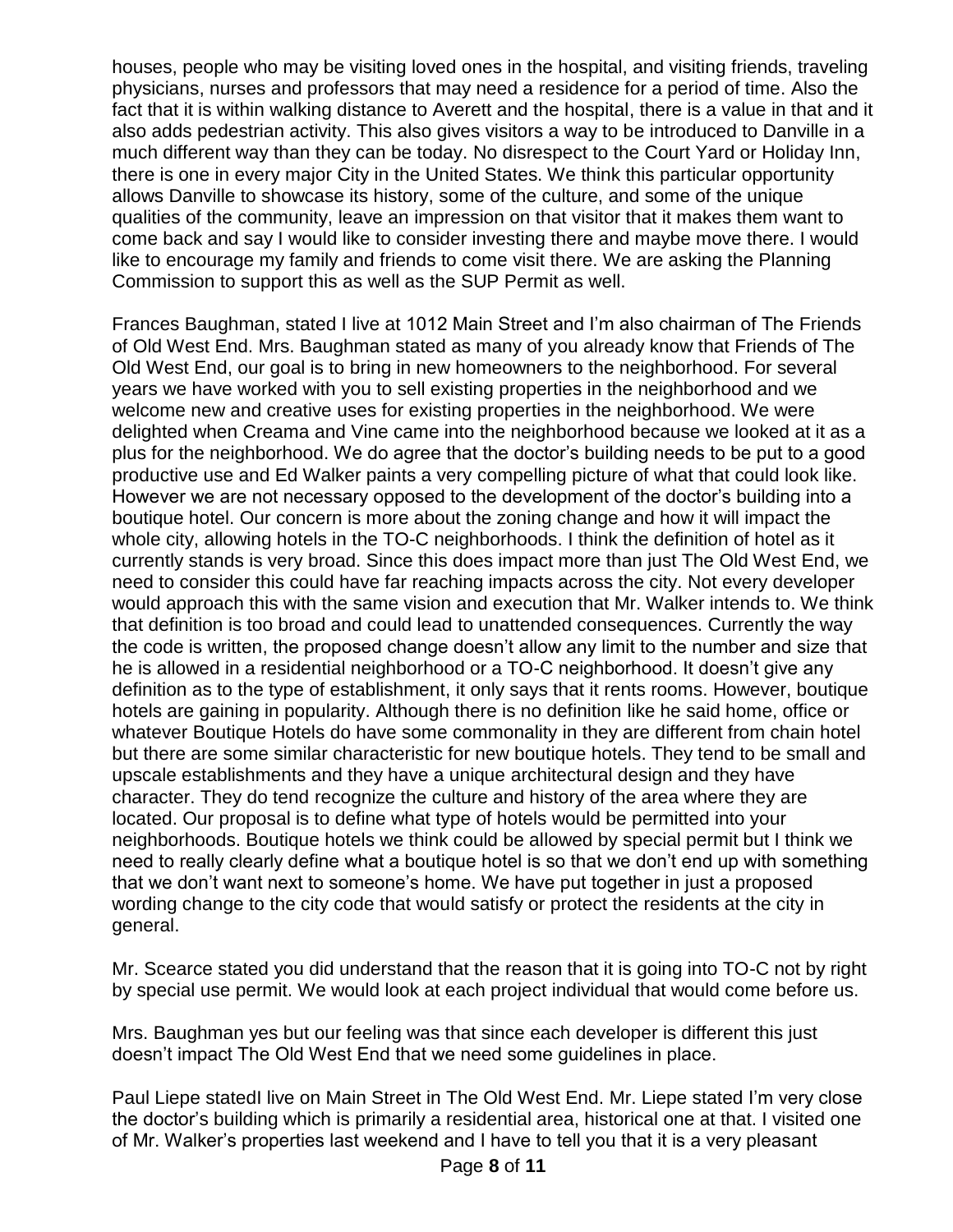experience. I was very impressed with the property and I enjoyed my time there. I was impressed with what Mr. Walker has done to preserve the history and the photos of the building and I think he did an excellent job in terms of finish. I agree with Mrs. Baughman that we need to bind Mr. Walker to this commitment to provide us with that kind of facility, therefore I support the motion that there be a definition of boutique hotel and lets have Mr. Walker to be sure to do exactly what he has promised us. I think he is a good guy and I encourage you to approve his proposal with those limitations.

Mr. Stephan Jannach stated I live at 960 Main Street. Mr. Jannach stated I have the biggest frontage with the doctor's office. My property runs from Main all the way back the entire length of Chambers Street. I am a physician here in town and I have owned that property now for 12 years and it was built in 1872. I work for Spectrum Medical so I am well aware of the redevelopment in the downtown area, River District and Historic District because I live in the Historic District. A Boutique Hotel is just a motel it is full of people that come and go and I live in the neighborhood and I have neighbors and that is what I want for my neighborhood. I want to know the people that live next door to me. It was an office building and for a number of years at 6:00 it was quiet and everyone was gone. I'm willing to tolerate that and what it is zoned for. It is not zoned for a hotel and I don't want to see different people coming at all different hours next door to my residence. He showed us two beautiful projects, perhaps I misunderstood what he showed us was apartments. In other words those were not the rooms that are going to be here and there is no guarantee what he says he's going to do. There's a place for a boutique hotel and that is in River District and downtown. My opinion is that it's not beneficial to the neighborhood and I think this belongs somewhere else. I think the zoning should be changed and I don't think there should be a special permit issued for this.

Mr. Walker stated I just want to respond to this gentleman. I will say that I think it's terribly unfortunate in these situations when that tone becomes the tone of the discussion. Honestly that is not how great small cities are made or remade. I want to thank Fran and Paul for the exact opposite which is a very collegial, open minded, conversation dialogue because we all want the same thing. Contrary to his assumption I did make it clear to everybody in The Old West End that I would jump at the chance to meet and I'm sure I don't strike you as the person who is going to ignore the key stake- holder. It's just not the way that I am. I told several folks on The Old West End and sent emails because I want to talk to everyone that has a problem with it. I have made myself available and we met at Creama and Vine and I understand his concerns, they make sense. I don't fault him for being concerned or for his request but I think the tone is really unfortunate and unhealthy. The photographs that you saw, we have a number of apartments and we have a number of hotels and they are functionally the same. They are at the same level the answer to his response.

Mr. Scearce stated terminology of a boutique hotel is that just not in there somewhere. What are your thoughts?

Mr. Johnson stated regarding boutique hotels the word and term boutique is incredibly subjective. We have heard the idea of defining it in terms of zoning and legality; we are not sure that it is necessary. What they offer is the most objective that I have seen.

Mr. Scearce stated Mr. Walker do you want to define it?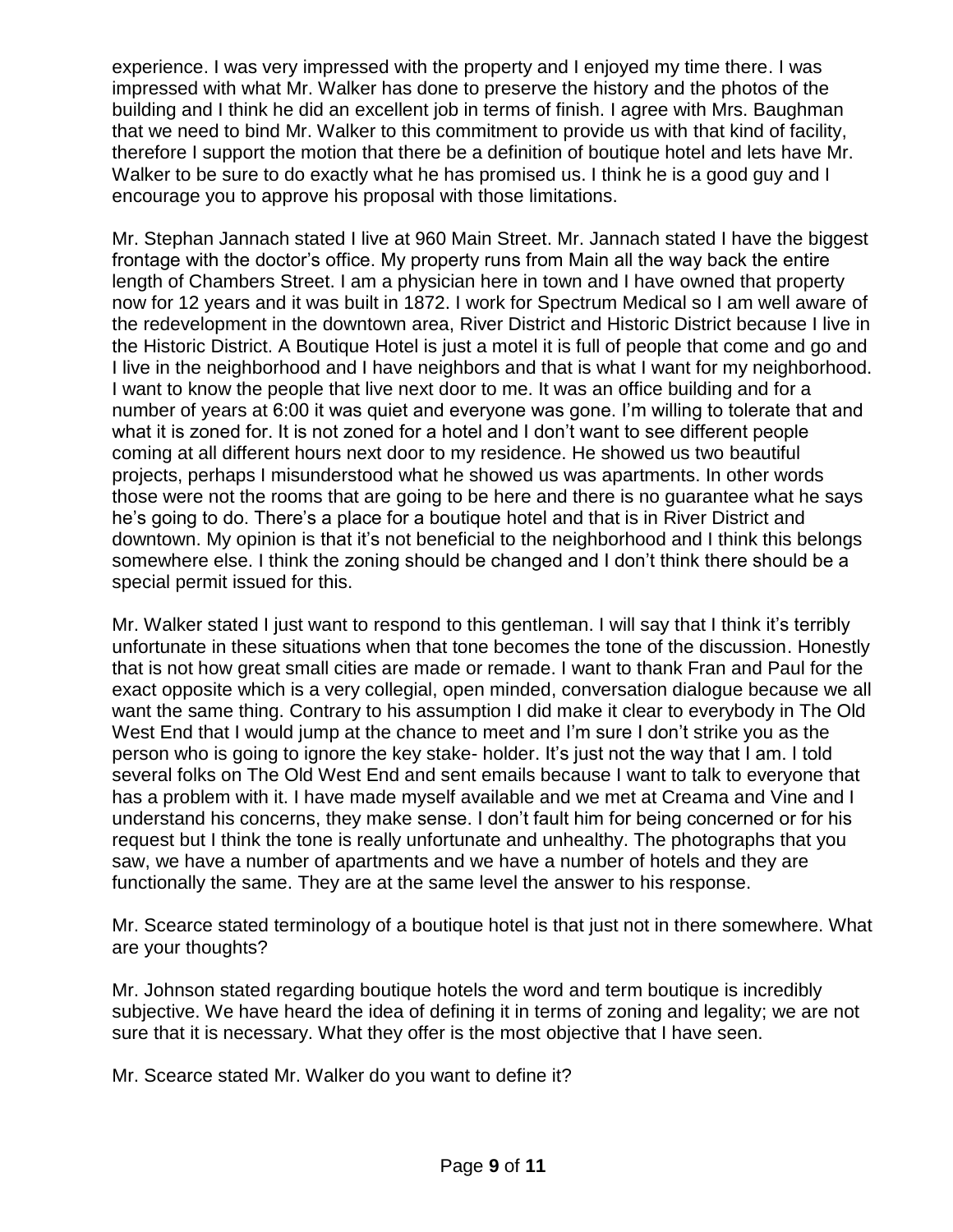Mr. Walker stated it's sort of outside my area of expertise to be honest with you. The point that Fran and Paul makes is a good one and I understand them. I'm not a planner or a policy person.

Mr. Scearce stated I know that based on the sketch that you have and the building itself, it's not going to be a Super 8 because it can't be because the way that the building is. You are going to use the existing building.

Mr. Walker stated to be honest, the money that I need to take care of my two teenagers I earned a long time ago. I do this work because literally when my feet hit the floor I'm excited about what we are doing and the transformation that we can create. We are always only trying to go from relative weakness to relative strength. It's my idea of a great way to spend a day. My aspiration is to create an award winning project design.

Mr. Jones stated have you seen her proposal before?

Mr. Walker stated I haven't but I heard her read it.

Mr. Jones stated do you see a big difference in the one that was put up from the staff?

Mr. Walker stated I think it would be easy to misunderstand me as a credible evaluator and I'm not. I understand where Fran and Paul are coming from, particularly as it may or may not affect the rest of the city. I think it probably was built on a case by case basis. There were some stuff in a boutique hotel like the resort level and that stuff is hard to define.

Susan Wilson, stated I live at 918 Main Street, we are just a couple doors down from Mr. Jannach's house. I don't see Mr. Jannach's comments anything other than what is going to be right next door to him. I of course understand that it is a building and the building now has a new owner and it needs to be put to use. The question for us is what is the best use and what my husband was referring to I believe is where we are given a particular piece of property and it's not being used at that time how could we use it. A hotel is not I believe what any of us in the neighborhood envision. We had often heard about apartments and we were considering that we would be okay with that. We believed that is what Mr. Walker talked to the owners at Midtown about. His plan seem to be evolving a little bit and he is a very powerful presenter. The one time that I am aware that the entire community was actually in a position to interact with him was after he told us the very first time about hospitality and did not actually use the word hotel. It's very compelling when you hear it but then when you think about it, gets a little bit different. I believe that I speak for many of the people in The Old West End and we would be happy to work with him, but we really have not had that much exposure to him and I believe he has spoken to a few people. We thought that apartments and yes if there was an apartment building there we might have a couple more cars than for a hotel. However, someone that lives in an apartment will have a couple more cars and yes if there was apartment building there all of us thought we really don't want that down the block from us. Someone that actually lives in an apartment become a resident of the neighborhood and become a neighbor. We welcome different uses but a hotel is not as desirable for those of us that actually make our homes there. Our homes are really not in a neighborhood if it changes the character. We have come together as Friends of The Old West End to see how we might accommodate this new owner who seems to be a very good developer and accommodate his needs with ours. Our way of doing that is to say possibly we could define a little bit more closely of what might be allowed here because if we don't do that we do not have any control of what would come of